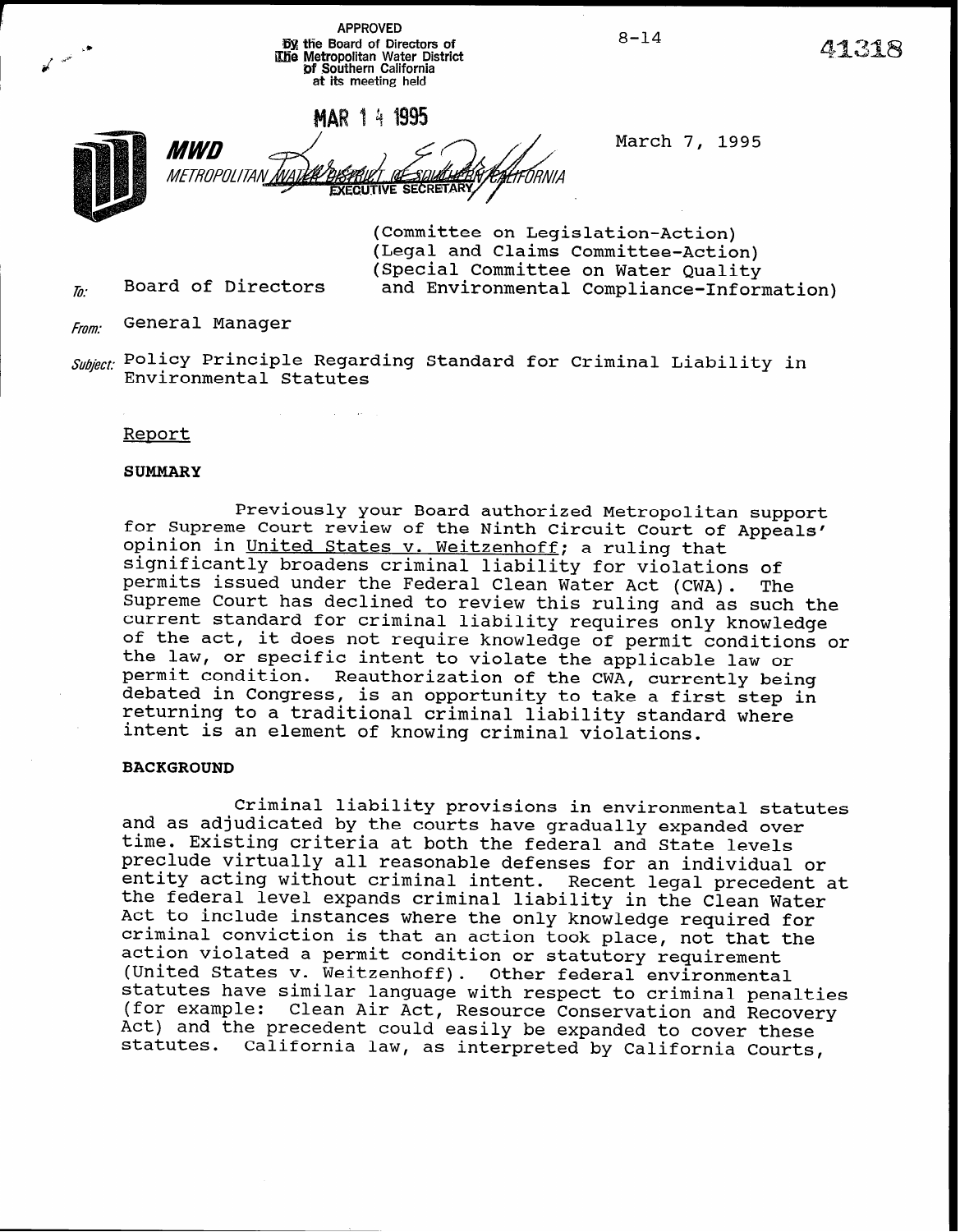Board of Directors -2- March 7, 1995

is no less stringent where the standard is one of "know or should have known." As such, dedicated public servants innocently doing their jobs may be faced with criminal penalties for well-meaning acts.

Non-compliance under environmental statutes need not be intentional. The number and complexity of requirements is staggering. Even the most diligent companies with effective compliance programs may fail to implement a new rule on its effective date. Furthermore, vague or complex regulatory requirements are often subject to varied interpretations. As such, good faith efforts to comply may result in inadvertent noncompliance. In addition, routine actions undertaken to comply with one environmental statute may inadvertently violate another; particularly in an emergency situation involving restoration of essential public services.

Current debate over reauthorization of the CWA provides current uebate over reauthorization of the two provisor. means knowledge of the wiolation as well as knowledge of the means knowledge of the violation as well as knowledge of the<br>action. However, addressing the issue in federal statute must be action. However, addressing the issue in federal statute must since very stringent California laws and regulations would be since very stringent California laws and regulations would be unaffected.

## POLICY QUESTION/ ISSUE

 $S_{\text{S}}$  support to a standard formulation to a standard formulation to a standard formulation to a standard formulation  $S_{\text{S}}$ environmental metropolitan support return to a standard for environmental criminal fiability for "knowing violations"<br>that the wheel is intent to intent to intent the second to intent the second to intent the second to intent th that the standard contains a distinct element of intent to violate a law, requlation, or permit requirement in order to protect Metropolitan and its employees from unjust criminal sanctions?

# POLICY OPTIONS

- 1. Advocate language in the Clean Water Act and other Advocate language in the Clean Water Act and other environmental statutes to clarify that criminal intent is an element of a knowing violation and therefore a<br>prerequisite for establishing criminal liability. It prerequisite for establishing criminal liability. should be stressed that this position does not promote a radical change in statute or criminal liability criteria; but rather, a clarification of what<br>"knowingly" has traditionally been interpreted to mean.
- Support efforts led by others with similar interests (trade associations) to amend or clarify criminal liability provisions in the Clean Water Act and other environmental statutes.